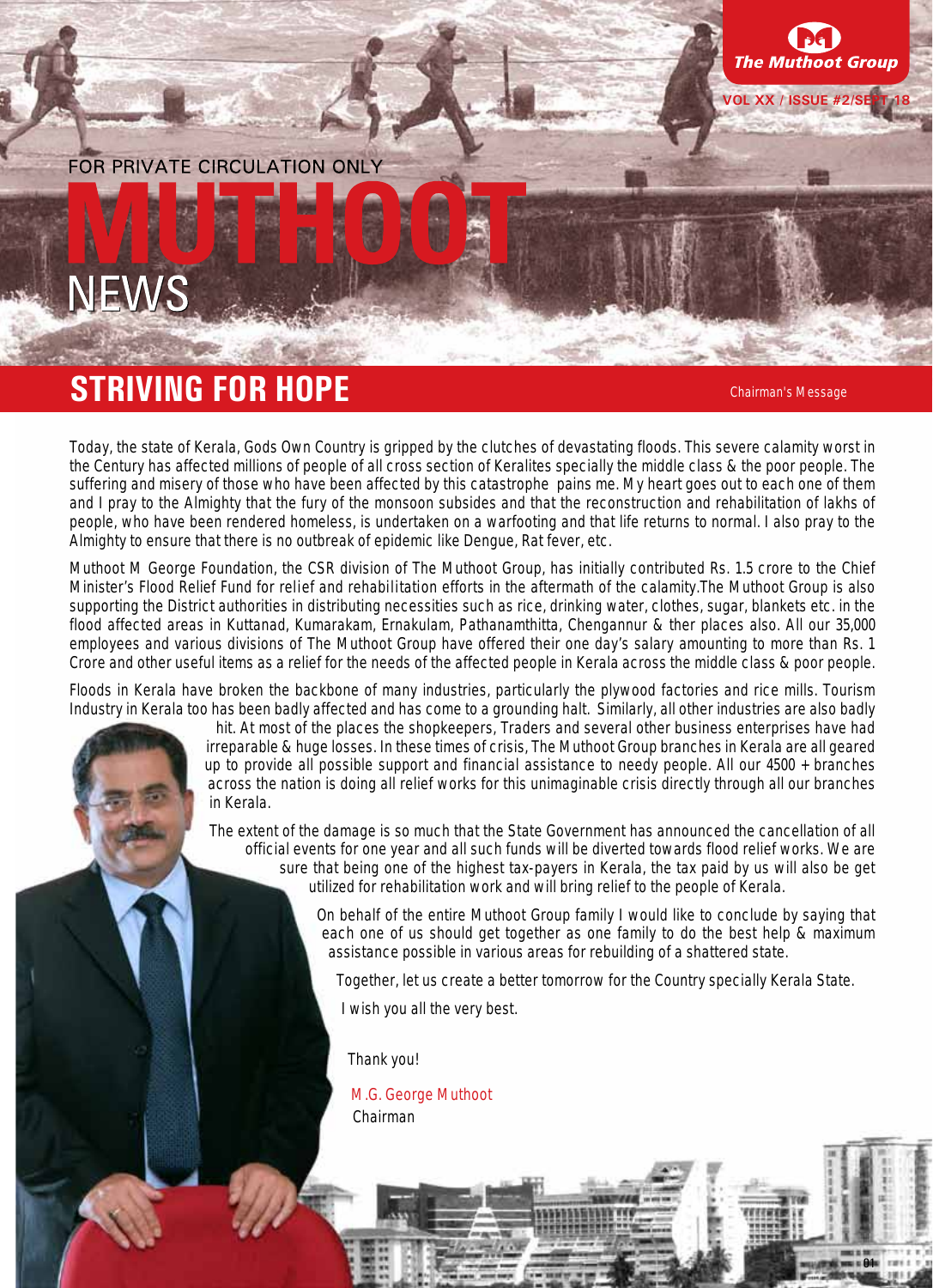# CSR/ISR ACTIVITIES

# Flood Relief Activities of The Muthoot Group

Kerala has faced its worst flood in 100 years. More than 350 lives have been lost and over 10,00,000 people have been displaced due to torrential rains, overflowing rivers and landslides. The Muthoot Group volunteers have been active in numerous relief activities related to the recent floods in Kerala caused by continuous heavy rains.

## **The Muthoot Group has donated** `**1.5 crores to Chief Minister's Flood Relief**



(L-R) Mr. George Jacob Muthoot, Jt. Managing Director, The Muthoot Group, Mr. M.G. George Muthoot, Chairman, The Muthoot Group, Mr. Pinarayi Vijayan, Hon'ble Chief Minister, Kerala, Mr. George Alexander Muthoot, Managing Director, The Muthoot Group.

Muthoot M George Foundation, the CSR division of The Muthoot Group, has contributed Rs.1.5 Crores for the relief and rehabilitation efforts in the aftermath of recent flooding in Kerala. Shri. M.G. George Muthoot, Chairman, The Muthoot Group handed over a cheque for Rs.1.5 crores to Chief Minister Shri Pinarayi Vijayan towards the Chief Minister's flood relief fund in the presence of Shri. George Alexander Muthoot, MD and Shri. George Jacob Muthoot, JMD and other officials, at Secretariat Trivandrum on 13th August, 2018.

Apart from this we have associated with the District authorities for distributing emergency items like rice, drinking water, sugar, chilly, blankets etc. in the flood affected areas in Kuttanad, Kumarakom, Ernakulam, etc.

## **The Muthoot Group to help build 200 Houses for calamity-stricken families**

The Muthoot Group had announced the construction of 200 houses at a cost of Rs.5 lakh each thereby contributing Rs.10 crores for the flood affected victims. The construction of the houses is planned in the worst flood affected areas like Paravoor, Alwaye, Chengannoor, Aaranmula, Thiruvalla, Kozhencherry, Kuttanad, Kumarakom, Thodupuzha, Malapuram, Chellanam, Trichur and Idukki.

## **Foundation stone laying ceremony of Muthoot Aashiyana Project**



The foundation stone laying ceremony of the first house under "Muthoot Aashiyana Project" (a project for construction of 200 houses for the flood victims in Kerala) was jointly done by Mr. Sunil Kumar, MLA, Kodungalloor, Mr. George Alexander Muthoot, Managing Director, The Muthoot Group, Mr. George M Jacob, Executive Director, Muthoot Finance Ltd. The function was held in the property of Mr. Subramanyan, Velloor Grama Panchayat, Annamanada, Trichur on 30th September, 2018. Mr. G R Ragesh, Director, MSTL, Mr. Babu John Malayil, DGM- Corporate Communications, Muthoot Finance Ltd., Mr. John Varghese, EVP, Muthoot M George Foundation were present on this occasion.



The foundation stone laying ceremony of the second house under "Muthoot Aashiyana Project" was done by Mr. George Alexander Muthoot, Managing Director, The Muthoot Group. The function was held in the property of Mr. Sasi O P, Kallissery, Chengannur on 03rd October, 2018. Ms. Valsamma Surendran, Ward member, Mr. Karunakara Kurup, Sr. Regional Manager, Kozhencherry Region, were present on this occasion.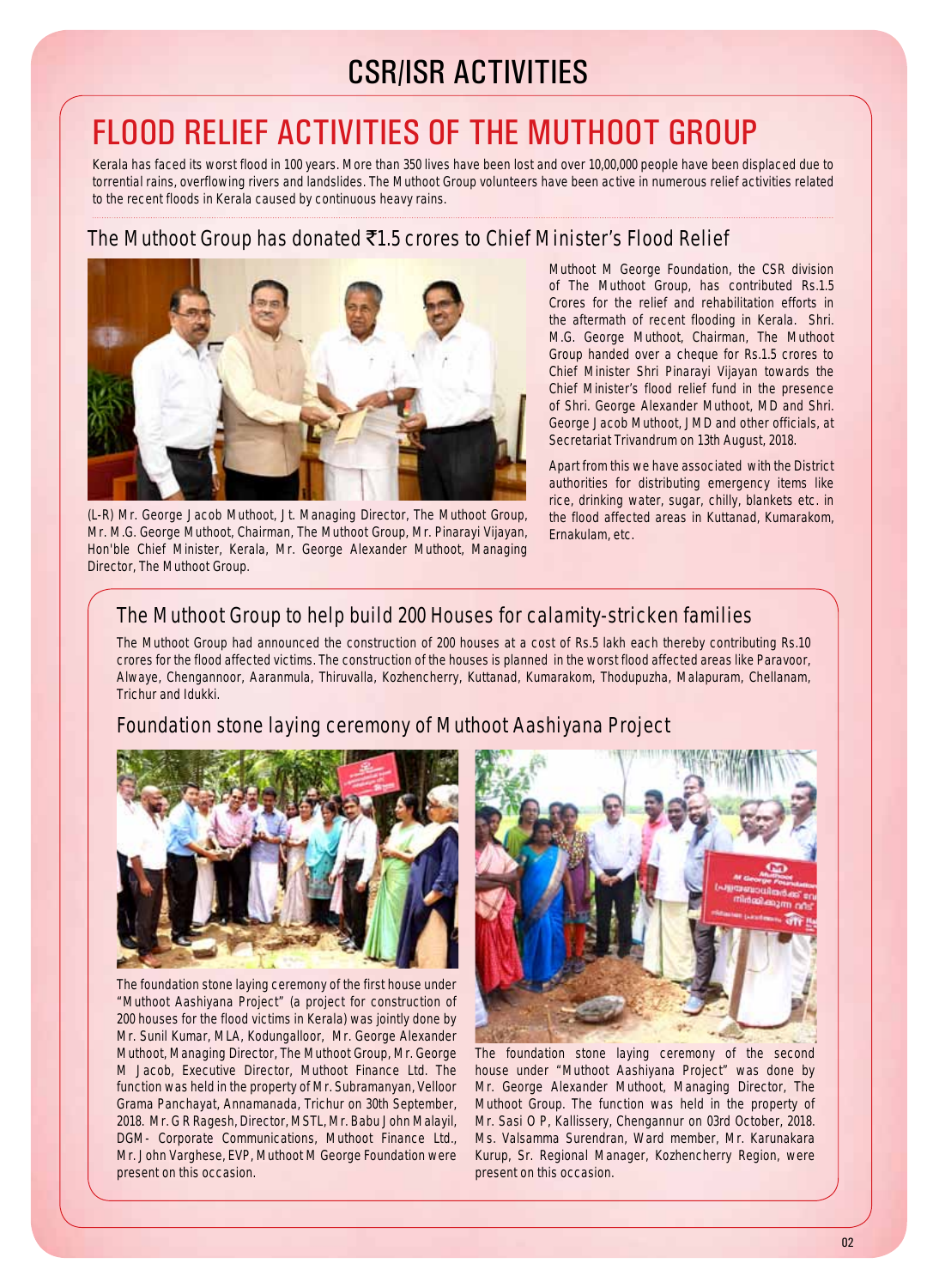# Emergency fund relief for flood affected areas

As a company with substantially larger loyal customers, it was our duty to render all possible assistance to the distressed people. To facilitate this much needed assistance, the Management sanctioned Rs.1 Lakh (From Muthoot M George Foundation) each to Regional ofices in Kerala. This amount was used for

- 1. Purchase of essential items like food materials, mats, bed sheets, soaps and other personal hygienic products, undergarments, kids clothing, etc. for distributing in flood relief camps.
- 2. Transortation of these items, hiring of boat for rescuing and transport of distressed people and materials.
- 3. Purchase of medicines, bleaching powder, tablets, phenole, etc.

Head office was also involved in the duty of supporting the affected people by giving basic necessities and medicines to the nearby camps.

#### Glimpses of the distribution

**Head Office Regional Offices**









Mr. C.V. John, GM – HRD handed over the cheque to Rev. Fr. Samson Kuriakose in the presence of Mr. Babu John Malayil, DGM – Corporate Communications, other Trustees and

Ernakulam Calicut



Alleppey



## Helping hand towards the mentally challenged people



inmates of Pelican Centre. The Pelican Centre is a registered charitable trust in Kanjiramattom, Ernakulam working for treatment cum rehabilitation of the mentally challenged men and women. There are 83 male residents and 27 female residents in the Centre. As part of CSR activities, Muthoot Finance extended its helping hand by donating Rs.3 lakhs for the construction of a room in the Centre.



Kannur



**Thrissur** 

## 'Punarnirman Kerala'- Home Improvement Loans

Muthoot Homefin has announced Punarnirman Kerala, special loans for the renovation, reconstruction of houses in the flood affected areas. The loan ranges from Rs.1 lakh to Rs 10 lakhs. The scheme is valid till 31st December, 2018.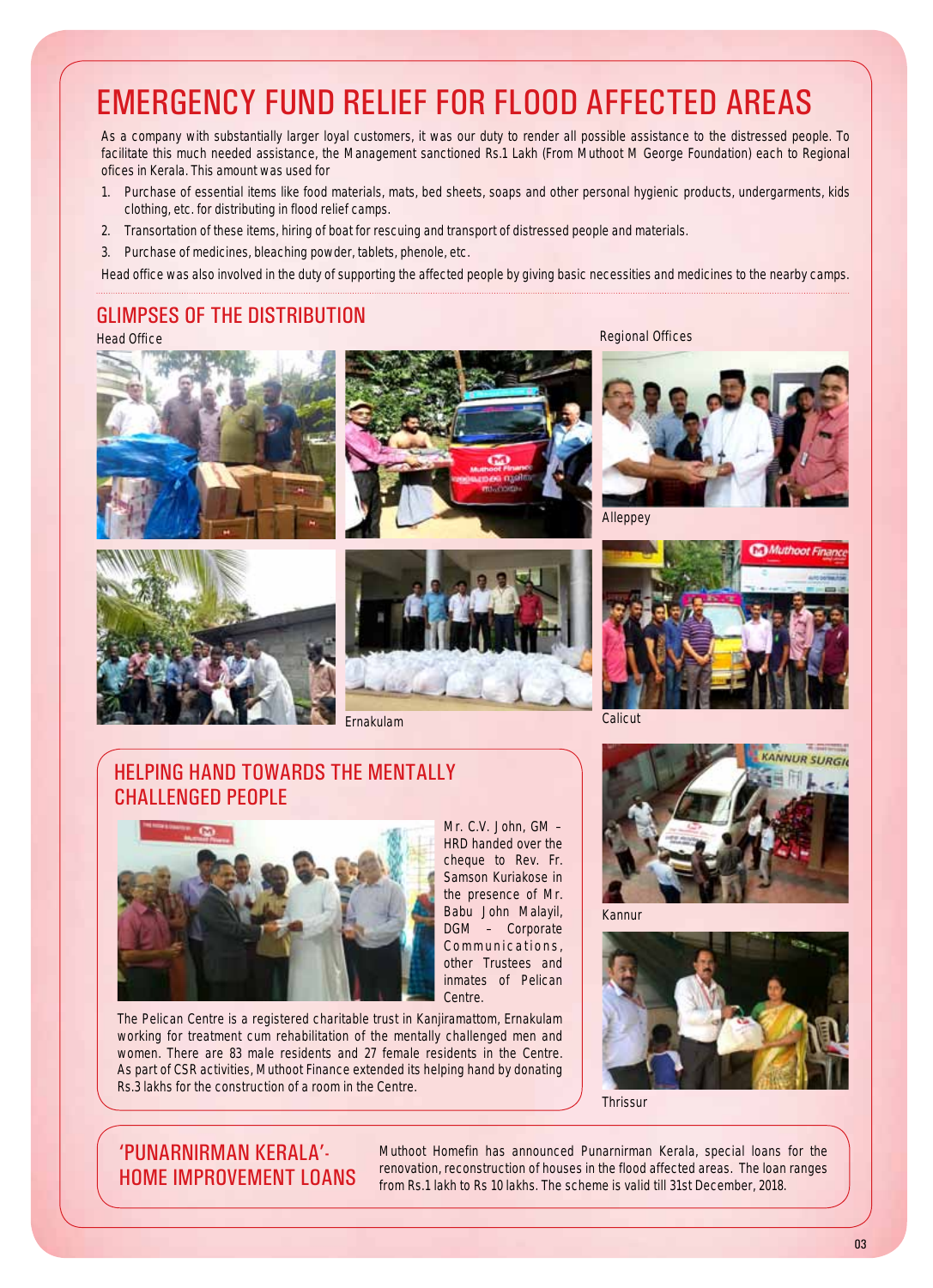#### Muthoot Vivaha sammanam 2018

Muthoot M George Foundation, the CSR arm of Muthoot Finance Ltd has provided financial assistance of Rs.2 lakhs each to 10 girls selected from the districts of Thrissur and Palakkad to meet their matrimonial needs.



Muthoot Vivahasammanam 2018 (Phase 1) was inaugurated by Ms. Ajitha Jayarajan, Mayor, Corporation of Trichur along with Mr. George M Jacob, Executive Director, Muthoot Finance Ltd. Dr. PV Krishnan Nair, Advisory Committee Member, Kendra Sahithya Accademy , Rev. Fr. C.M. Raju, Vicar .St. Ignatious Orthodox Cathedral Westfort, Mr. Babu John Malayil, DGM – Corporate Communications, Sri. K. Sabu, Regional Manager, Trichur region Muthoot Finance Ltd. were present on this occasion.

#### water bottle distribution

Muthoot Finance Ltd, through its Corporate Social Responsibility wing Muthoot M George Foundation distributed stainless steel water bottles with a message **'Say NO to Plastic, Save the Environment'** to the students of Government Girls HSS, Ernakulam. This year company has plans to distribute 5000 stainless steel water bottles to the Government and Aided schools in South India.



The function was inaugurated by Mr. George M Jacob, Executive Director, Muthoot Finance Ltd. Other officials present during this occasion included Mr. Babu John Malayil, Deputy General Manager, Muthoot Finance Ltd, Ms. Gayathri Govind, Principal, Sanskara School, Info Park, Ms. Leelamma Issac, Head Mistress, GGLP School, Ernakulam.

## Saint Hardyal Educational and Orphans Welfare Society (SHEOWS)

As part of CSR Initiatives, The Muthoot Group donated Rs.3 lakhs to **Saint Hardyal Educational and Orphans Welfare Society (SHEOWS),** A leading NGO working for helpless, Destitute and Abandoned Elderly for nearly 2 decades in Delhi & UP.



Dr. G P Bhagat, General Secretary- SHEOWS receiving the chequefrom Mr. Alexander George Muthoot, Deputy Managing Director, The Muthoot Group. Mr. RM. Diwan, General Manager - CO-North, Muthoot Finance Ltd. was present on the occasion.

#### "Save Food, Share Food"

As part of CSR Initiatives, The Muthoot Group donated Rs.10 Lakhs to Food Security Foundation India, (India Food Banking Network) for their Project named "Save Food, Share Food". This Organization is working for capacity building for Food wastage reduction, Saving Food and distributing to those in need to eradicate hunger in the Country.



Ms. Vandana Singh (CEO of Food Security Foundation India) receiving the cheque of Rs.10 Lakhs from Mr. Alexander George Muthoot, Deputy Managing Director, The Muthoot Group, in the presence of Mr. RM Diwan, GM- Corporate Office North, The Muthoot Group.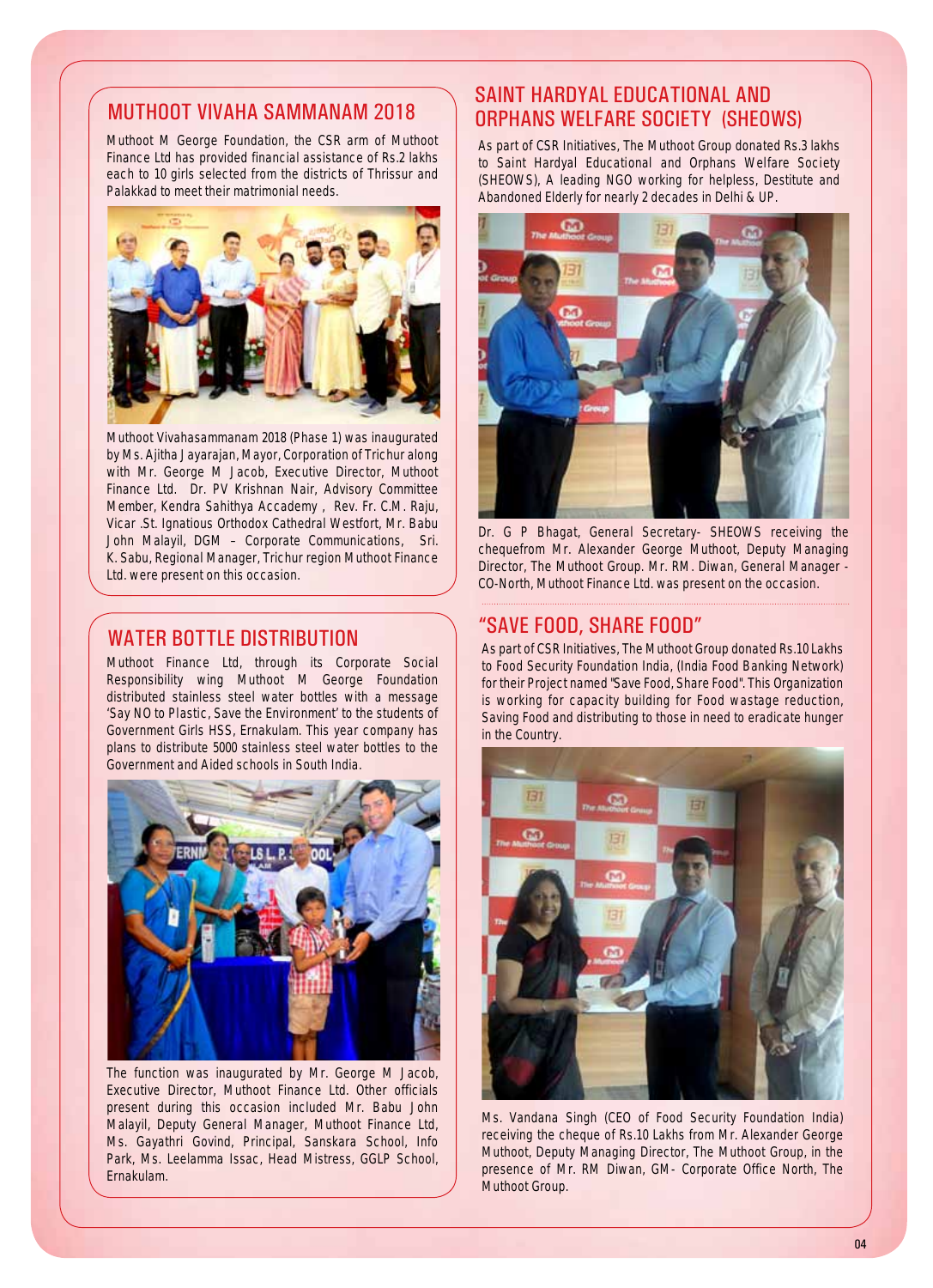## HANDING OVER OF PMAY SUBSIDY CERTIFICATE TO MUTHOOT HOMEFIN CUSTOMER Blood Donation Camp at

PMAY is an iniative of Central Govt. with a vision "Housing for all by 2022" to meet the housing shortage among the urban poor. PMAY (U) envisages construction of houses with basic amenities. The mission seeks to address the housing requirement of urban poor including slum dwellers through various programme verticals of which Credit Linked Subsidy Scheme is the one through which banks and NBFCs operate. Muthoot Homefin is one of the service provider of this scheme.



Mr. George Thomas Muthoot, Jt. Managing Director, The Muthoot Group handing over the Certificate of getting the Subsidy under the PMAY scheme to Ms. Archana P.S. The subsidy amount is Rs. 2.14 Lakhs.

# Corporate Office (North)



A Blood Donation Camp was organized at Corporate Office-North in association with the Rotary Blood Bank, Noida. Mr. Alexander George, Deputy Managing Director, The Muthoot Group led by example by offering to be the first one to donate blood. The camp was organized as part of the Muthoot WeCare ISR (Individual Social responsibility) Initiative. Dr. Col. R.K Dutta of the Rotary Blood Bank addressed the Corp- North Staff and briefed them about the benefits of the blood donation.

#### The Muthoot Group -Title Sponsor of Wheelchair Cricket India



The Muthoot Group associated with Wheelchair Cricket India, as their Title Sponsor for India-Pakistan T-20 Wheelchair Cricket India Series 2018 held in Ajman, UAE. Wheelchair Cricket India, which concluded recently was a friendship series with Pakistan in UAE which was won by India.

#### Branch Inauguration



Mr. George Jacob Muthoot, Joint Managing Director, The Muthoot Group, Inaugurated Kottaram Branch under kanyakumari Region in the presence of Mr. George M Jacob, Executive Director, Muthoot Finance Ltd. Rev. Fr. Jobin, Vadakkamkulam Church, Mr. Brand Eldin, Asst.Regional Manager, Kanyakumari Region, Mr. Biju, RAM, Kanyakumari Region were present on this occasion.



Mr. George Jacob Muthoot, Joint Managing Director, The Muthoot Group, Inaugurating the newly shifted premises of our Muthoot Finance Kanyakumari Branch under Kanyakumari Region in the presence of Mr. George M Jacob, Executive Director, Muthoot Finance Ltd., Rev. Fr. Jobin, Vadakkamkulam Church, Mr. Brand Eldin, Asst. Regional Manager, Kanyakumari Region, Mr. Biju, RAM Kanyakumari Region.